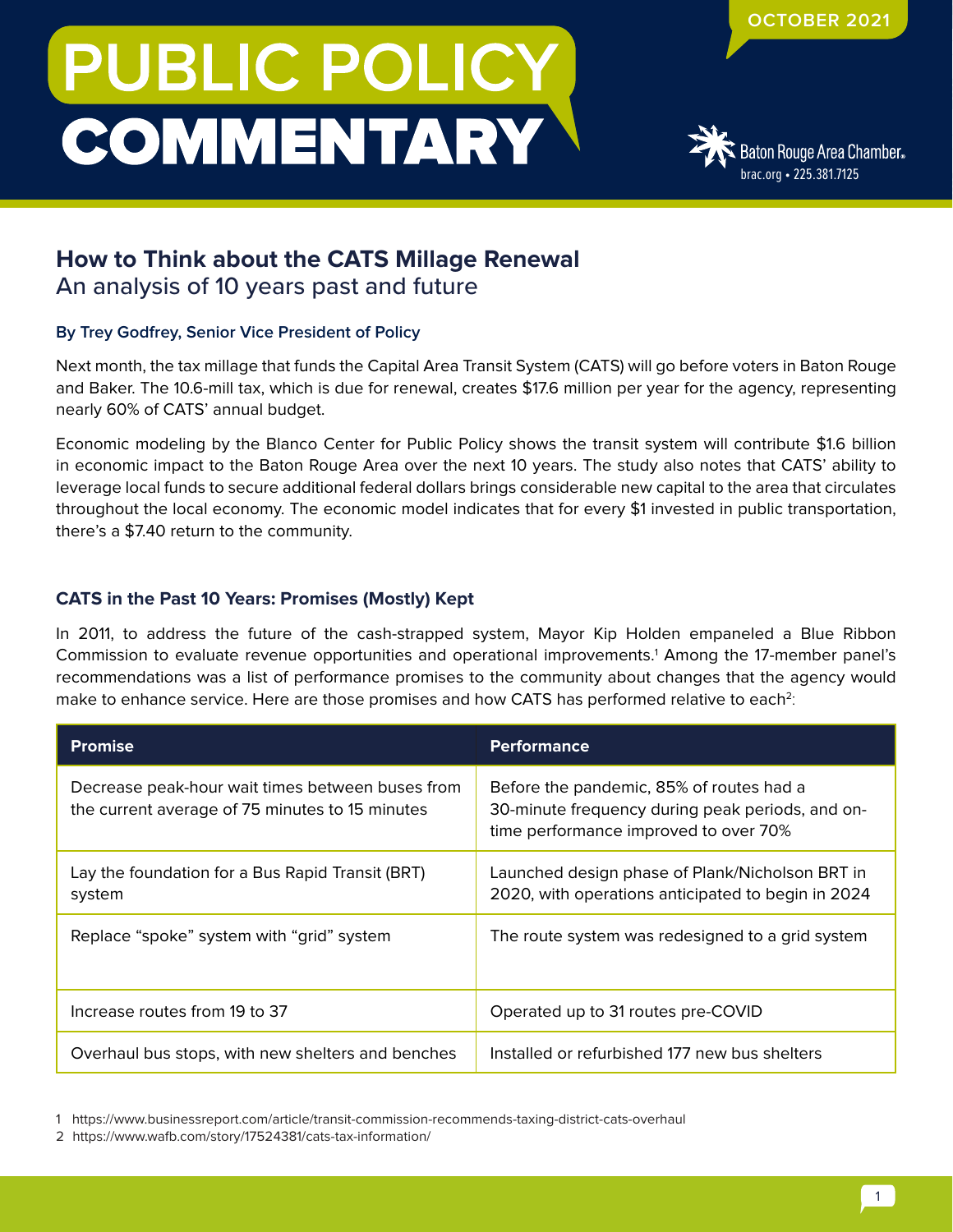| Overhaul all signage for transit stops, providing<br>detailed route and time information | Using various signage to relay information to<br>customers at transit stops with route and time<br>information               |
|------------------------------------------------------------------------------------------|------------------------------------------------------------------------------------------------------------------------------|
| Add GPS tracking to fleet, with exact arrival times<br>accessible on cell phones         | Smartphone (RouteShout 2.0) app tracks bus arrival<br>times<br>Added public Wi-Fi and security cameras on buses              |
| Increase peak-hour buses from 32 to 57                                                   | Currently operating 44 buses and has reduced<br>the age of the fleet by 50% by adding new buses,<br>including electric buses |

As reflected in the chart above, the system has either achieved the performance goal or has substantially closed the identified service gap.

CATS also set a goal of attracting more "riders of choice" – higher-income people who own cars – by expanding to an O'Neal Lane park-and-ride and instituting a route between Downtown and the Mall of Louisiana.<sup>3</sup> However, these routes suffered from low ridership and were subsequently cut. With the advent of ridesharing software like Uber and Lyft, which have proven to be preferable transit options for riders with greater financial means, CATS now finds added competition for choice riders.

CATS endured a spate of management and oversight challenges early in the millage cycle, from which it has regained its footing in the past several years. Notably on that front, BRAC worked with Together Baton Rouge and the EBR Metro Council on the formation of the Qualifications Review Committee, which established a panel that reviews and vets applicants to the CATS board and provides information to the members of the EBR Metro Council. CATS has worked together with this committee since its inception to improve oversight and governance.

[Click here](https://www.brcats.com/assets/docs/cats-connects/Resource_Library/One-Pagers/CATS_Connects_Promises_Kept.pdf) for CATS' more detailed list of accomplishments since 2012.

### **CATS 2031 Promises, if the Tax Passes**

As CATS 10-year millage renewal comes before the voters, its Board of Directors has approved a comprehensive strategic plan<sup>4</sup>, outlining its objectives and priorities around mobility and ridership, management and financial sustainability, capital investment, and community stewardship.

#### **Highlights of the plan include:**

### **Instituting Bus Rapid Transit (BRT) by 2024**

**•** In 2019, Baton Rouge was awarded a \$15 million Department of Transportation grant through the federal government's Better Utilizing Infrastructure to Leverage Development (BUILD) program to build the BRT along the nine-mile Nicholson Drive to Plank Road corridor. The BRT is a rapid transit mode for buses that delivers fast and efficient service with traffic signal priority and fewer stops. See the BRT route map and proposed stops [here](https://www.batonrougebrt.com/#map).

### **Piloting Microtransit in Baker**

**•** Drivers often observe large buses that frequently appear to be nearly or entirely empty of riders. A potential solution to the inefficiency of running large, near-empty buses is a mixed fleet of buses that includes smaller transit alternatives. Microtransit programs deploy smaller vehicles within designated zones where

3 https://www.theadvocate.com/baton\_rouge/news/article\_17190d6f-75a6-5d7e-bb45-be7a2dfd234d.html

4 https://www.brcats.com/assets/docs/Communications/3\_2021\_Strategic\_Plan.pdf